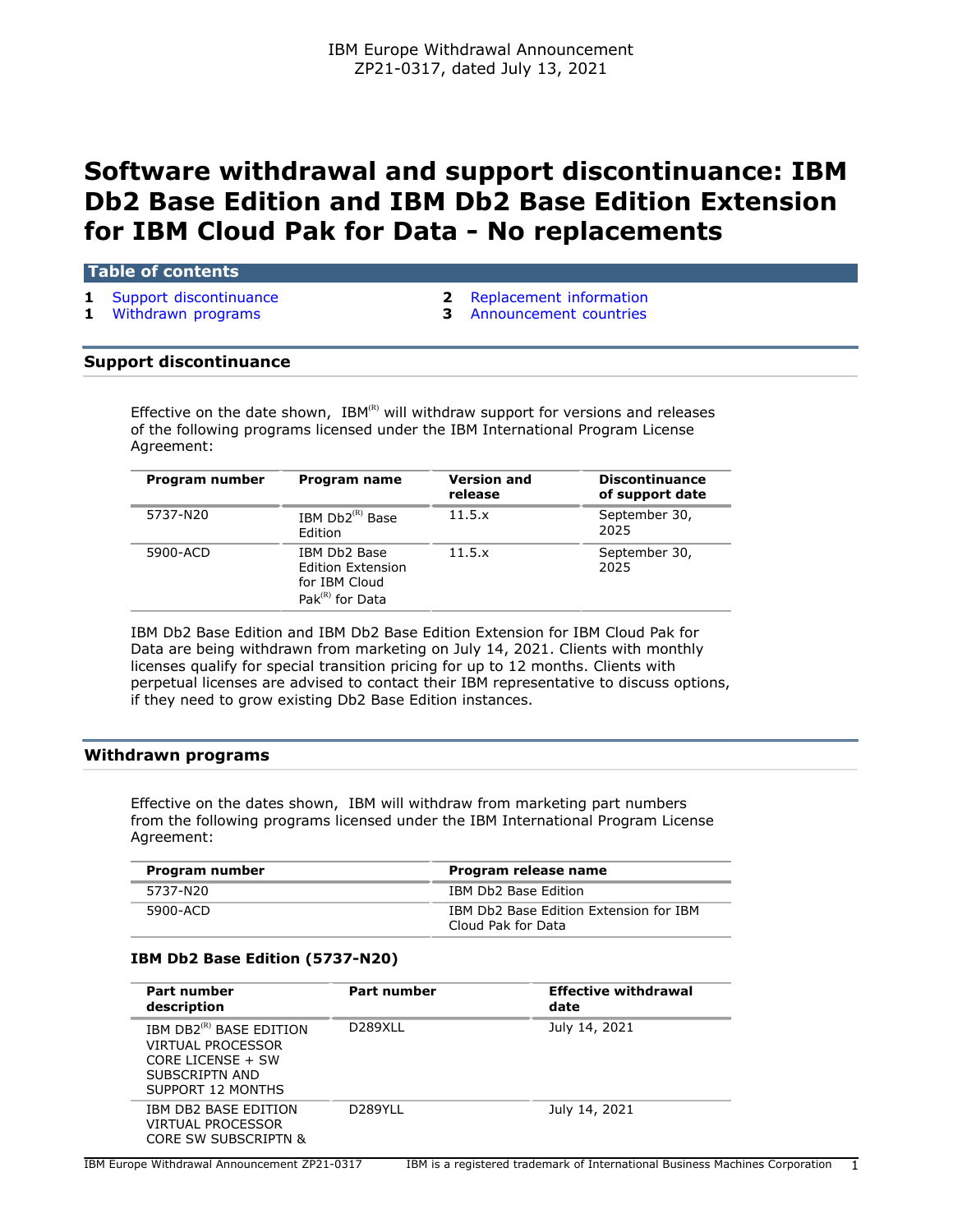| Part number<br>description                                                                                   | Part number | <b>Effective withdrawal</b><br>date |
|--------------------------------------------------------------------------------------------------------------|-------------|-------------------------------------|
| <b>SUPT REINSTATEMENT 12</b><br><b>MONTHS</b>                                                                |             |                                     |
| IBM Db2 Base Edition<br>Virtual Processor Core<br>Monthly License                                            | D2897LL     | July 14, 2021                       |
| <b>IBM DB2 BASE EDITION</b><br>VIRTUAL PROCESSOR<br>CORE SW SUBSCRIPTION<br>AND SUPPORT RENEWAL<br>12 MONTHS | F0R1CLL     | April 30, 2024                      |

## **IBM Db2 Base Edition Extension for IBM Cloud Pak for Data (5900-ACD)**

| <b>Part number</b><br>description                                                                                                                                                       | <b>Part number</b> | <b>Effective withdrawal</b><br>date |
|-----------------------------------------------------------------------------------------------------------------------------------------------------------------------------------------|--------------------|-------------------------------------|
| IBM DB2 BASE EDITION<br><b>EXTENSION FOR IBM</b><br>CLOUD PAK FOR DATA<br><b>VIRTUAL PROCESSOR</b><br>CORE LICENSE + SW<br><b>SUBSCRIPTION &amp;</b><br>SUPPORT 12 MONTHS               | D03GKZX            | July 14, 2021                       |
| IBM DB2 BASE EDITION<br><b>EXTENSION FOR</b><br><b>IBM CLOUD PAK</b><br>FOR DATA VIRTUAL<br>PROCESSOR CORE<br><b>SW SUBSCRIPTION &amp;</b><br>SUPPORT REINSTATEMENT<br><b>12 MONTHS</b> | D03GMZX            | July 14, 20214                      |
| IBM DB2 BASE EDITION<br><b>EXTENSION FOR IBM</b><br>CLOUD PAK FOR DATA<br><b>VIRTUAL PROCESSOR</b><br><b>CORE COMMITTED TERM</b><br><b>LICENSE</b>                                      | D03GLZX            | July 14, 2021                       |
| IBM DB2 BASE EDITION<br><b>EXTENSION FOR IBM</b><br>CLOUD PAK FOR DATA<br><b>VIRTUAL PROCESSOR</b><br><b>CORE ANNUAL SW</b><br>SUBSCRIPTION &<br>SUPPORT 12 MONTHS                      | E03GJZX            | April 30, 2024                      |

## <span id="page-1-0"></span>**Replacement information**

There are no replacements for any of the programs in this announcement.

## **Order processing**

Orders received on or after the effective date of withdrawal will not be filled.

## **Reference information**

For more information about IBM Db2 Base Edition, see Software Announcement [ZP20-0214,](http://www.ibm.com/common/ssi/cgi-bin/ssialias?infotype=an&subtype=ca&appname=gpateam&supplier=877&letternum=ENUSZP20-0214) dated May 26, 2020.

For more information about IBM Db2 Base Edition Extension for IBM Cloud Pak for Data, see Software Announcement [ZP20-0412](http://www.ibm.com/common/ssi/cgi-bin/ssialias?infotype=an&subtype=ca&appname=gpateam&supplier=877&letternum=ENUSZP20-0412), dated July 14, 2020.